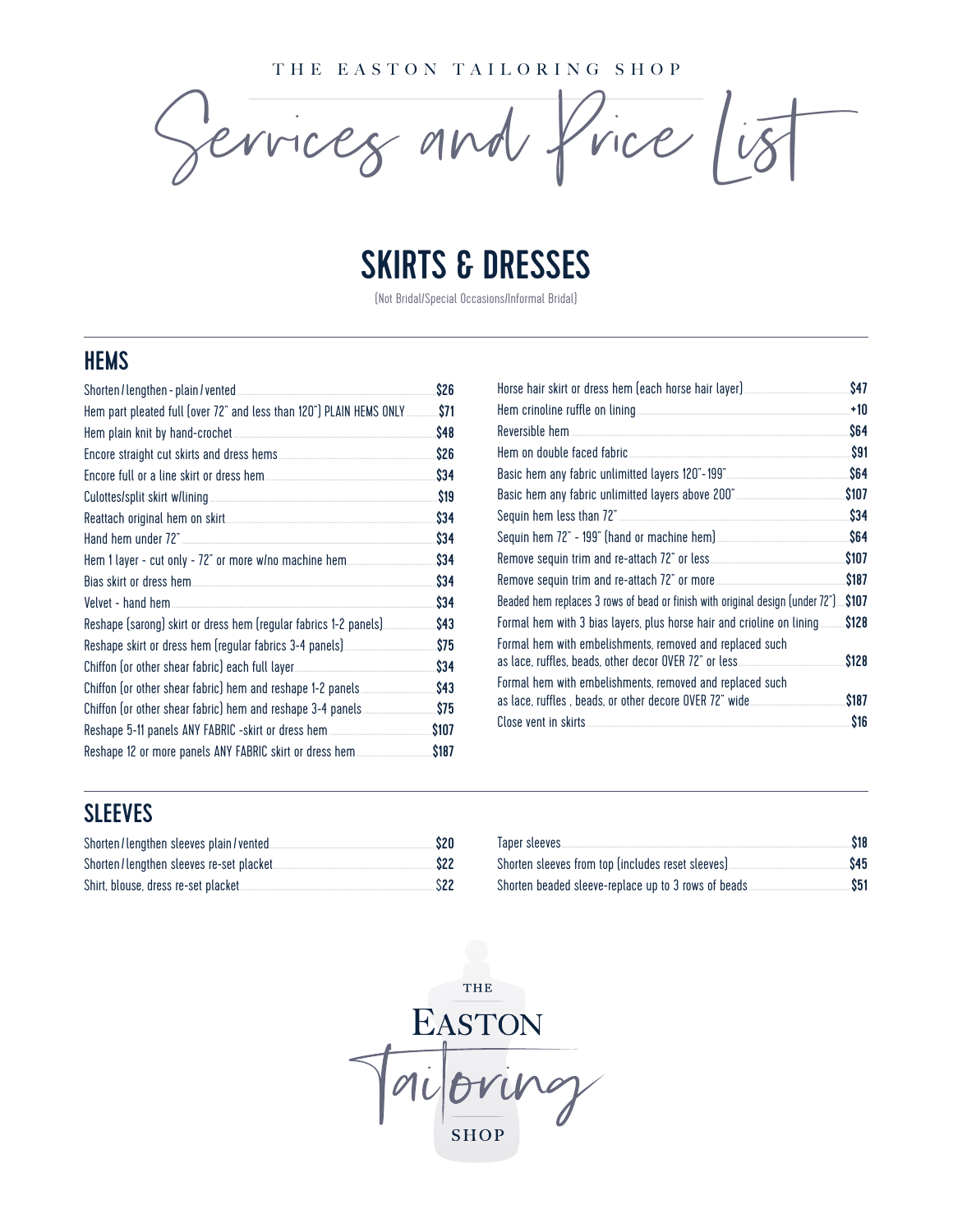## **SLACKS & PANTS**

#### **HEMS**

|                                                                                                                                                                                                                                      | \$15 |
|--------------------------------------------------------------------------------------------------------------------------------------------------------------------------------------------------------------------------------------|------|
|                                                                                                                                                                                                                                      |      |
| Hem by hand <b>contract the contract of the contract of the contract of the contract of the contract of the contract of the contract of the contract of the contract of the contract of the contract of the contract of the cont</b> | \$23 |
|                                                                                                                                                                                                                                      |      |
|                                                                                                                                                                                                                                      |      |
|                                                                                                                                                                                                                                      | \$15 |
|                                                                                                                                                                                                                                      |      |
|                                                                                                                                                                                                                                      | \$28 |
|                                                                                                                                                                                                                                      |      |
|                                                                                                                                                                                                                                      | \$34 |
| Basic hem on double faced fabric <b>Executive SES</b>                                                                                                                                                                                |      |

| \$19 |
|------|
| \$43 |
| \$16 |
| \$21 |
| \$19 |
| \$17 |
| \$9  |
| \$9  |
| S9   |

### **WAIST, SEAT & THIGH**

|                                        | \$13 |
|----------------------------------------|------|
| Waist and seat in/out-remove waistband | \$26 |
|                                        | \$26 |
| Dart at waistband                      | \$26 |
|                                        |      |
| Shartnez - remove wastband             | \$38 |
|                                        |      |

| \$11 |
|------|
|      |
| \$1N |
| \$10 |
|      |
|      |

#### **MISCELLANEOUS**

| Remove pocket only |      |
|--------------------|------|
|                    |      |
|                    |      |
| Shirt Grippers     | \$15 |
| Watch pocket       |      |

| Make inside pocket                                  |  |
|-----------------------------------------------------|--|
| Pant/Jean pressing.                                 |  |
|                                                     |  |
| Repairs holes on jeans: up to 2" - each inch is \$5 |  |
| Replace zipper.                                     |  |

#### **SEAMS**

| Sides in/out without pockets | \$17       |
|------------------------------|------------|
| Sides in / out with pockets. | <b>S26</b> |
| Taper legs                   | \$25       |

#### **LINING**

| Full lining. | <b>S67</b> |
|--------------|------------|
| Half lining  | \$40       |
| Line Crotch  | <b>S17</b> |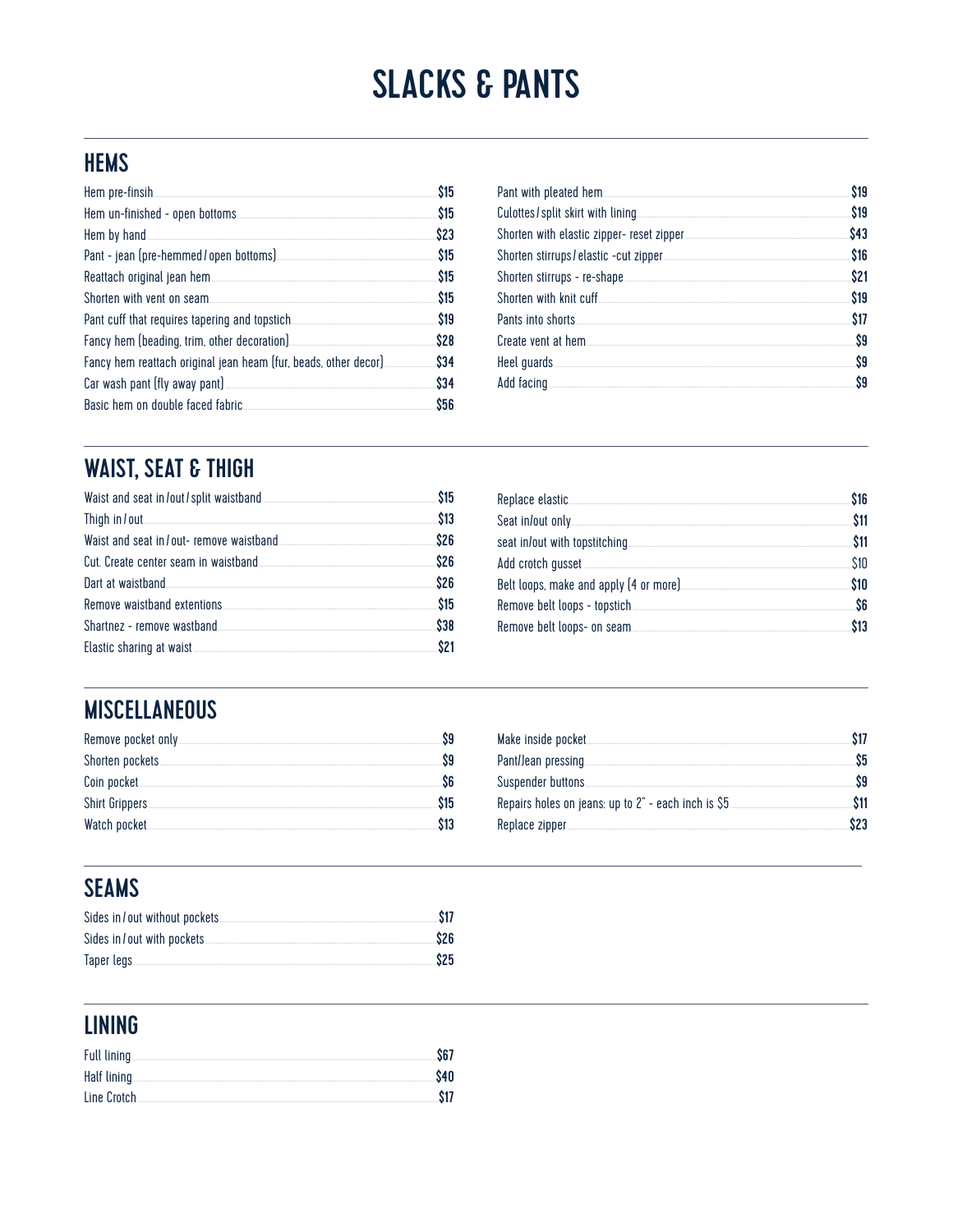# **SHIRT & BLOUSE**

#### **SLEEVES**

| Re-set placket (shirts, blouse, shirts) | <b>S22</b> |
|-----------------------------------------|------------|
| Shorten sleeves / re-set placket        | S22        |
| Turn long sleeves into short sleeves    | \$15       |

| Shorten sleeves without re-setting placket | \$19 |
|--------------------------------------------|------|
| shorten, lengthen plain no / placket       | \$15 |
| Taper sleeves / sides                      | \$22 |

#### **SEAMS**

| Dart                                                                    |  |
|-------------------------------------------------------------------------|--|
| Sides in through armholes on sleeveless top (without embellishment) \$9 |  |

#### **HEMS**

| Shorten blouse / shirt         | <b>S17</b> |
|--------------------------------|------------|
| Shorten T-shirt (plain bottom) | <b>S11</b> |

#### **MISCELLANEOUS**

|                     | \$16 |
|---------------------|------|
|                     |      |
| Remove shirt collar | \$15 |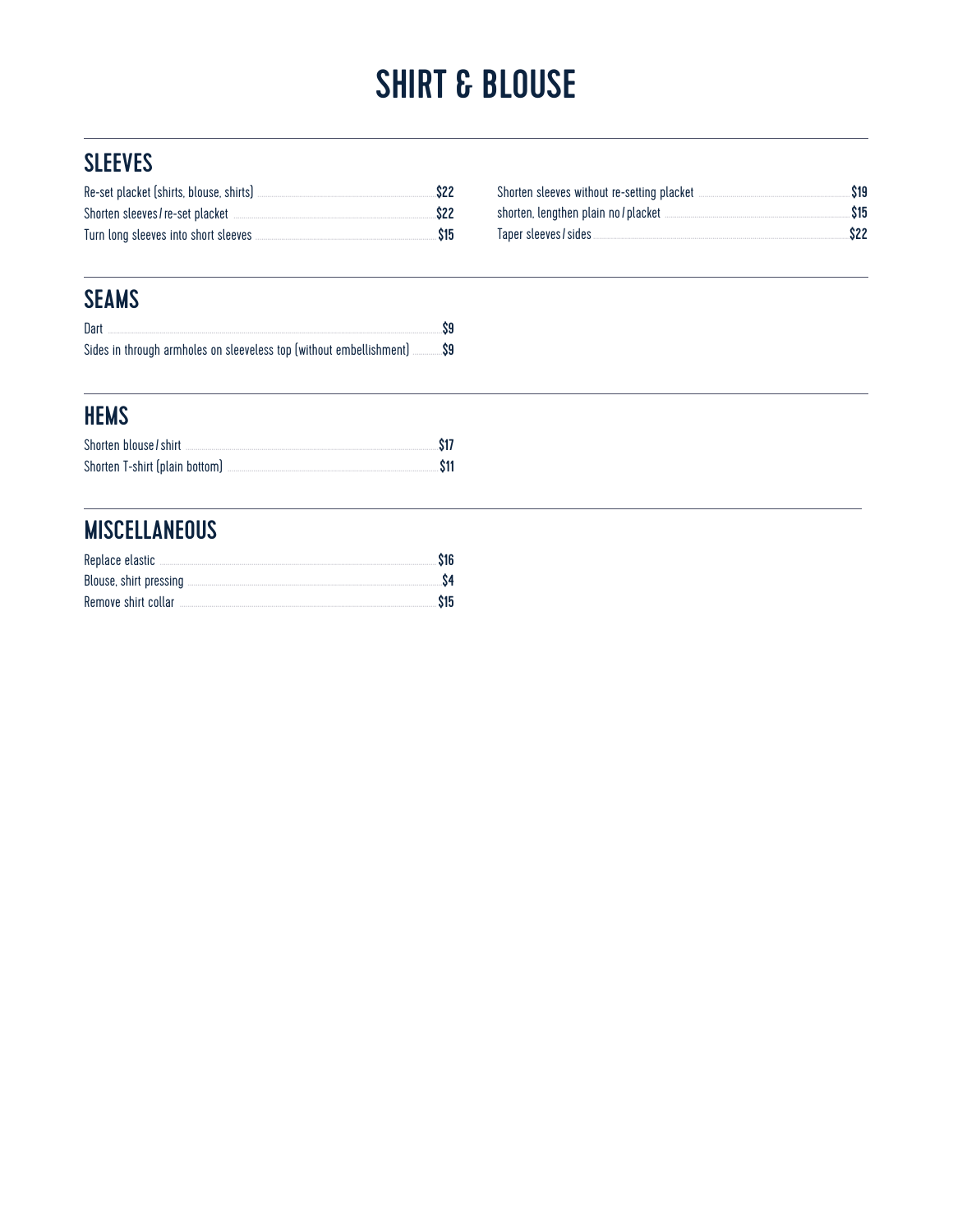# **BLAZER, SUIT JACKET**

#### **SLEEVES**

| Shorten/lengthen pain/vented*  | S25 |
|--------------------------------|-----|
| Fancy-shorten lengthen sleeves | S27 |
| Add fancing (sleeves/hems)     |     |
| Basic sleeve on double faced   | S45 |
| Replacing sleeve lining        | S28 |

| \$45 |
|------|
| 366  |
| \$16 |
| \$17 |
| \$15 |
|      |

#### **BUTTONS & BUTTONHOLES**

| Remove imitaion buttonholes |  |
|-----------------------------|--|
| Move button                 |  |

| Replace standard buttons                                                   | \$13 |
|----------------------------------------------------------------------------|------|
| Replace fancy buttons are extra depending on extra details QUOTED PER WORK |      |

#### **SEAMS**

| Sides in/out and without vent                                                                                                                                                                                                      | \$22 |
|------------------------------------------------------------------------------------------------------------------------------------------------------------------------------------------------------------------------------------|------|
|                                                                                                                                                                                                                                    | \$30 |
| Sides in through double vent <b>contract of the contract of the system</b> state of the state of the state of the state of the state of the state of the state of the state of the state of the state of the state of the state of | \$30 |
|                                                                                                                                                                                                                                    | \$37 |

| <b>S18</b> |
|------------|
|            |
|            |
|            |

#### **COLLAR & SHOULDERS**

| Shorten collar <b>Election Collar</b> 2014 | S2 I |
|--------------------------------------------|------|
| Raise and shorten back                     | S27  |
| Pad Shoulder                               | \$18 |

| Dart at shoulder or neckline     | \$19 |
|----------------------------------|------|
| Narrow shoulder (for women only) | \$53 |

#### **POCKETS**

| Create inside pockets or reset existing pockets | \$17 |
|-------------------------------------------------|------|
| Remove pocket(s)                                | S9   |
| Shorten pocket(s)                               | S9   |